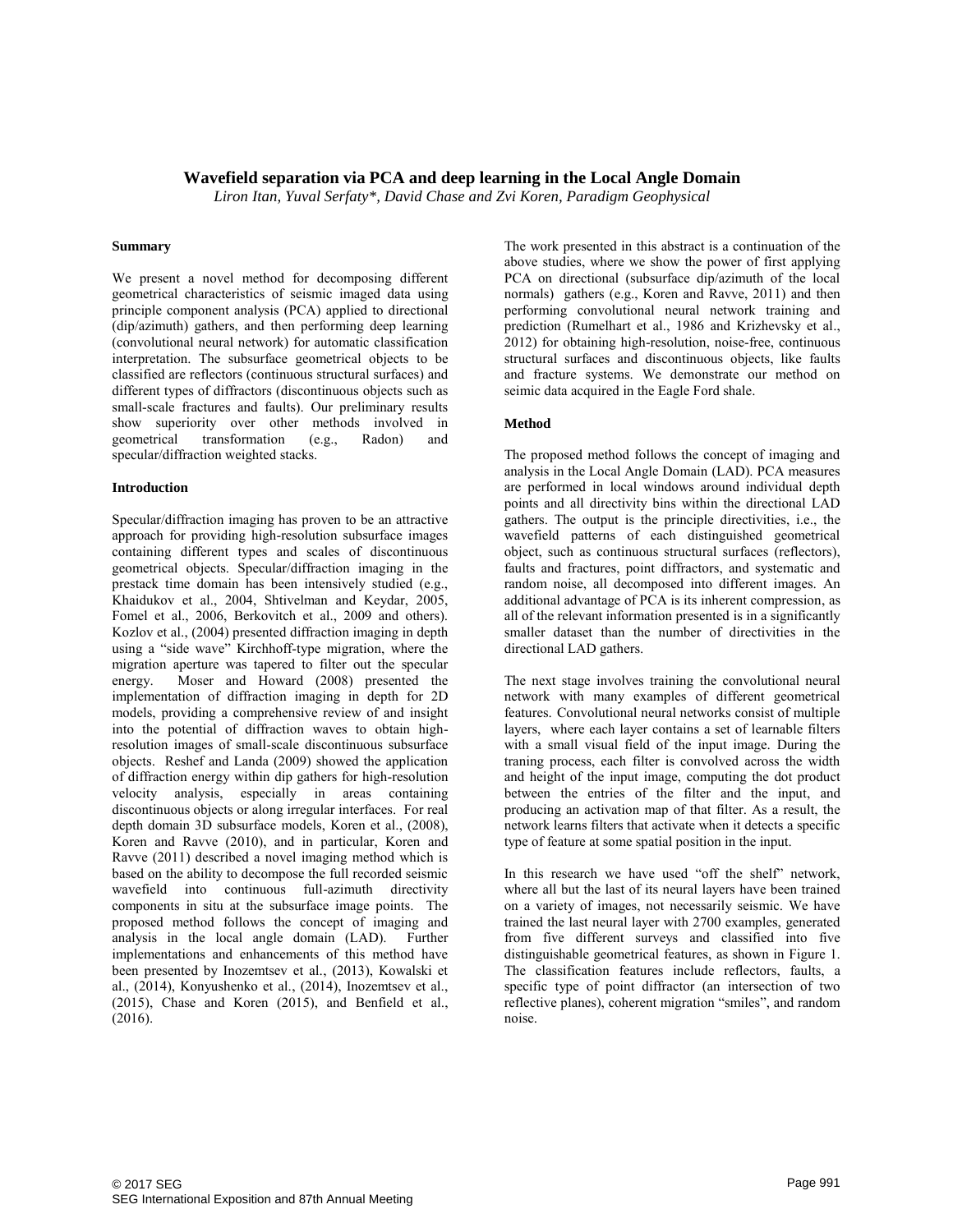## **Wavefield Separation via PCA and Deep Learning**



Figure 1: Channel 1 - PCA applied on each direction for aperture of 10°. Channel 2 - PCA applied on each direction for aperture of 20°. Channel 3 - PCA applied on each direction for aperture of 40°.

In order to increase classification accuracy, due to the relatively small data set used, we have inserted each feature into three channels of the same image, where the difference for each channel is the directional aperture that was extracted from the directional LAD gathers. For example, a point diffractor principle component on a directivity aperture of 10° appears as a single, high amplitude point. The principle component on a directivity aperture of 40° appears as the intersection of two shifted horizons. This operation increases the credibility of the network learning process.

### **Examples**

The Eagle Ford shale is shown here as a test case for the trained convolutional neural network. Figure 2 shows a section of a directional LAD gather stack without any processing. PCAs of the directional LAD gathers were given to the neural network for classification.

Figure 3 shows the same section as in Figure 2, where the image was constructed by principle components that were classified as "Noise" by the convolutional neural network.

Figure 4 shows the same section as in Figure 2, where the image was constructed by principle components that were classified as "Reflectors" by the convolutional neural network. The result in Figure 4 clearly shows the noise reduction and enhancement of the reflector's continuity.

Figure 5 shows the same image as in Figure 4, overlaid with windows containing principle components that were classified as "Fault" (in red color) and "Point Diffractor" (in green color). The image in those windows was constructed by the appropriate principle components, i.e., the fault lines and point diffractors are extracted with high resolution.



Figure 2: A section of the Eagle Ford shale, generated by a directional LAD gather stack without any processing.



Figure 3: PCAs of the Eagle Ford section that were classified as "Noise" by the convolution neural network.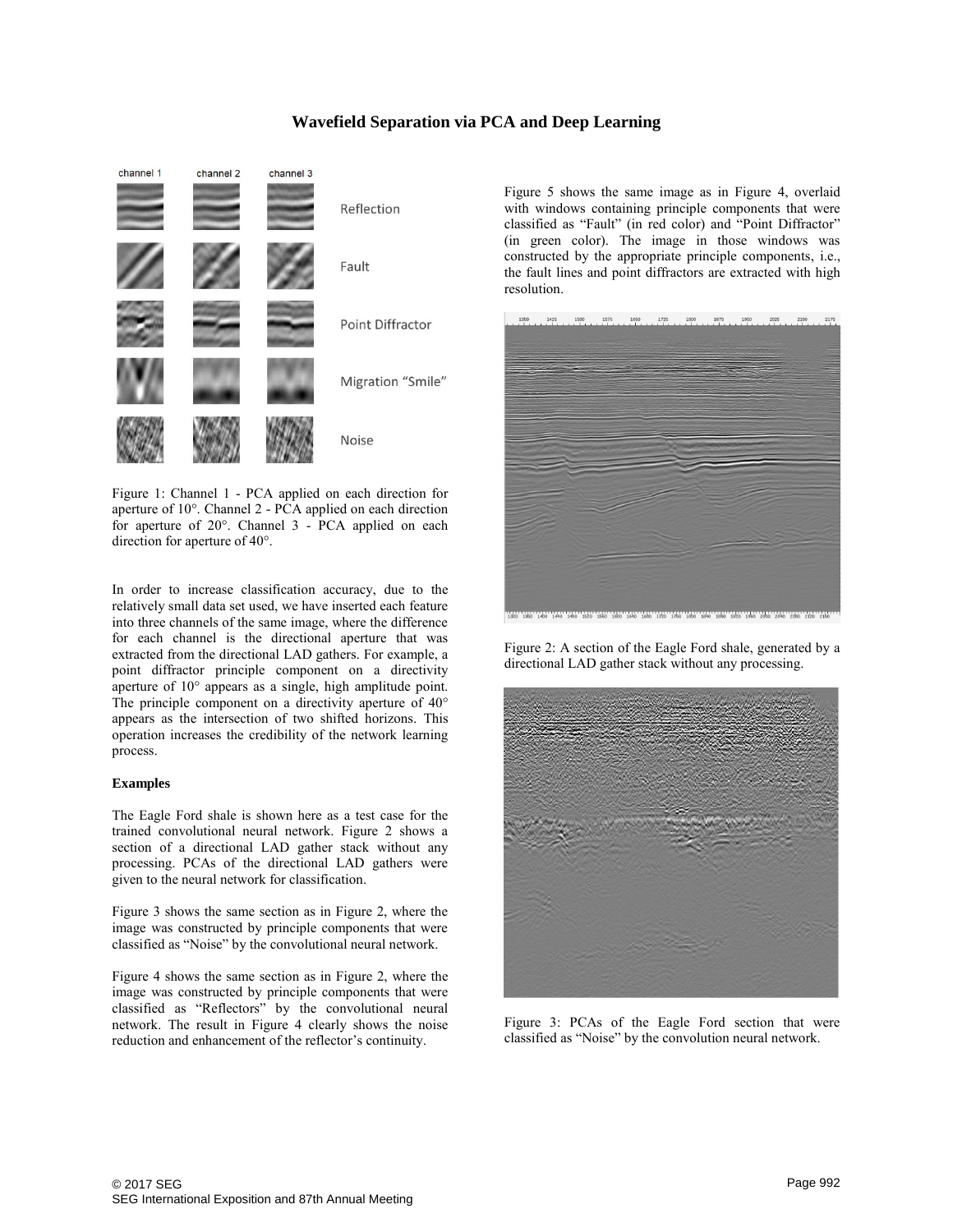# **Wavefield Separation via PCA and Deep Learning**



Figure 4: PCAs of the Eagle Ford section that were classified as "Reflectors" by the convolution neural network.



Figure 5: Overlaying the reflector image, PCAs that were classified as "Fault" appear in red colored windows and PCAs that were classified as "Point Diffractor" appear in green colored windows.

### **Conclusions**

Seismic data acquired in the Eagle Ford Shale is used to demonstrate the applicability of PCA and deep learning applied to prestack data, in order to generate highresolution seismic images that allow a more confident interpretation of continuous structural surfaces and small scale discontinuous objects. This approach shows great promise in identifying subsurface structural features with high accuracy, low cost (no processing preparation was needed) and simple yet scalable implementation - higher accuracy can be achieved by extensive classification in the training process. Training can be performed over more hidden layers and more iterations.

### **Acknowledgements**

We would like to thank Paradigm for authorizing us to publish this abstract.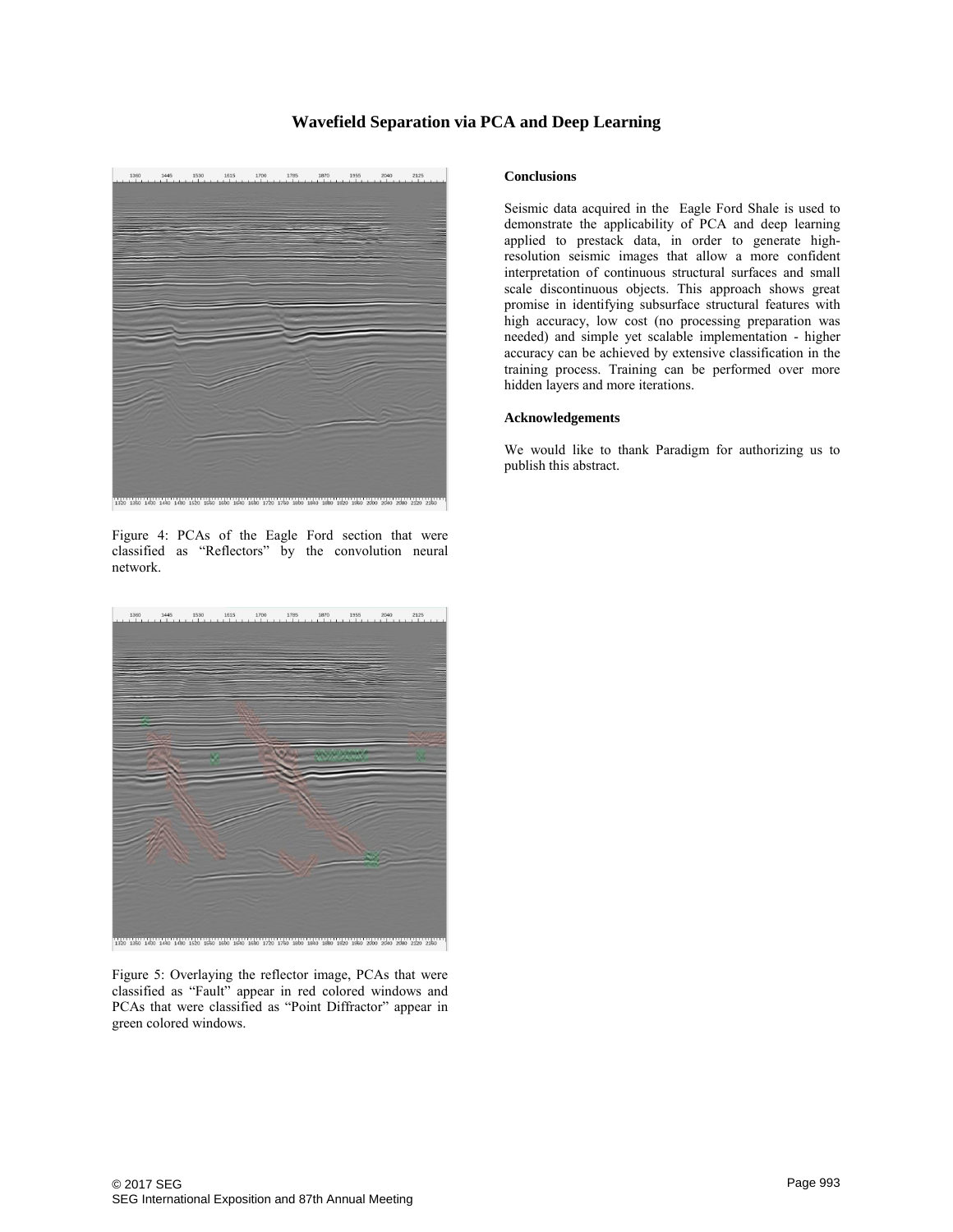## **EDITED REFERENCES**

Note: This reference list is a copyedited version of the reference list submitted by the author. Reference lists for the 2017 SEG Technical Program Expanded Abstracts have been copyedited so that references provided with the online metadata for each paper will achieve a high degree of linking to cited sources that appear on the Web.

# **REFERENCES**

- Benfield, N., A. Guise, and D. Chase, 2016, Diffraction imaging a tool to reduce exploration and development risk: First Break, **34**, 57–63.
- Berkovitch, A., I. Belfer, Y. Hassin, and E. Landa, 2009, Diffraction imaging by multifocusing: Geophysics, **74**, no. 6, WCA75–WCA81, [https://doi.org/10.1190/1.3198210.](https://doi.org/10.1190/1.3198210)
- Chase, D., and Z. Koren, 2015, 5D local angle domain gathers as an ideal representation for directivity driven imaging: 77th Annual International Conference and Exhibition, EAGE, Extended Abstracts, WS12-B02, [http://doi.org/10.3997/2214-4609.201413550.](http://doi.org/10.3997/2214-4609.201413550)
- Fomel, S., E. Landa, and M. T. Taner, 2006, Post-stack velocity analysis by separation and imaging of seismic diffractions: 76th Annual International Meeting, SEG, Expanded Abstracts, 2559–2563.
- Inozemtsev, A., S. Nicolaevich, I. Viktorovich, A. Galkin, R. Vasilyevich, and Z. Koren, 2013, Applying full–azimuth angle domain pre-stack migration and AVAZ inversion to study fractures in carbonate reservoirs in the Russian Middle Volga region: First Break, **31**, 79– 83.
- Inozemtsev, A., Z. Koren, and G. Zapprikaspiygeofizika, 2015, Noise suppression and multiple attenuation using full-azimuth angle domain imaging: case studies: First Break, **33**, 81– 86.
- Khaidukov, V., E. Landa, and T. J. Moser, 2004, Diffraction imaging by focusing-defocusing: An outlook on seismic su-perresolution: Geophysics, **69**, 1478–1490, [https://doi.org/10.1190/1.1836821.](https://doi.org/10.1190/1.1836821)
- Konyushenko, A., V. Shumilyak, V. Solgan, A. Inozemtsev, V. Solovyev, and Z. Koren, 2014, Using full-azimuth imaging and inversion in a Belarus salt dome tectonic regime to analyze fracturing in Upper Devonian intersalt and subsalt carbonate reservoirs: First Break, **32**, 81–88.
- Koren, Z., and I. Ravve, 2010, Specular/diffraction imaging by full azimuth subsurface angle domain decomposition: 80th Annual International Meeting, SEG, Expanded Abstracts, [https://doi.org/10.1190/1.3513526.](https://doi.org/10.1190/1.3513526)
- Koren, Z., and I. Ravve, 2011a, Full-azimuth subsurface angle domain wavefield decomposition and imaging Part I: Directional and reflection image gathers: Geophysics, **76**, no. 1, S1– S13, [https://doi.org/10.1190/1.3511352.](https://doi.org/10.1190/1.3511352)
- Koren, Z., and I. Ravve, 2011b, Full-azimuth subsurface angle domain wavefield decomposition and imaging: Part 2—Local angle domain: Geophysics, **76**, no. 2, S51–S64, [https://doi.org/10.1190/1.3549742.](https://doi.org/10.1190/1.3549742)
- Koren, Z., I. Ravve, E. Ragoza, A. Bartana, and D. Kosloff, 2008, Full-azimuth angle domain imaging: 78th Annual International Meeting, SEG, Expanded Abstracts, 2221–2225, [https://doi.org/10.1190/1.3059327.](https://doi.org/10.1190/1.3059327)
- Kowalski, H., P. Godlewski, W. Kobusinski, W. Makarewicz, M. Podolak, A. Nowicka, Z. Mikolajewski, D. Chase, R. Dafni, A. Canning, and Z. Koren, 2014, Imaging and